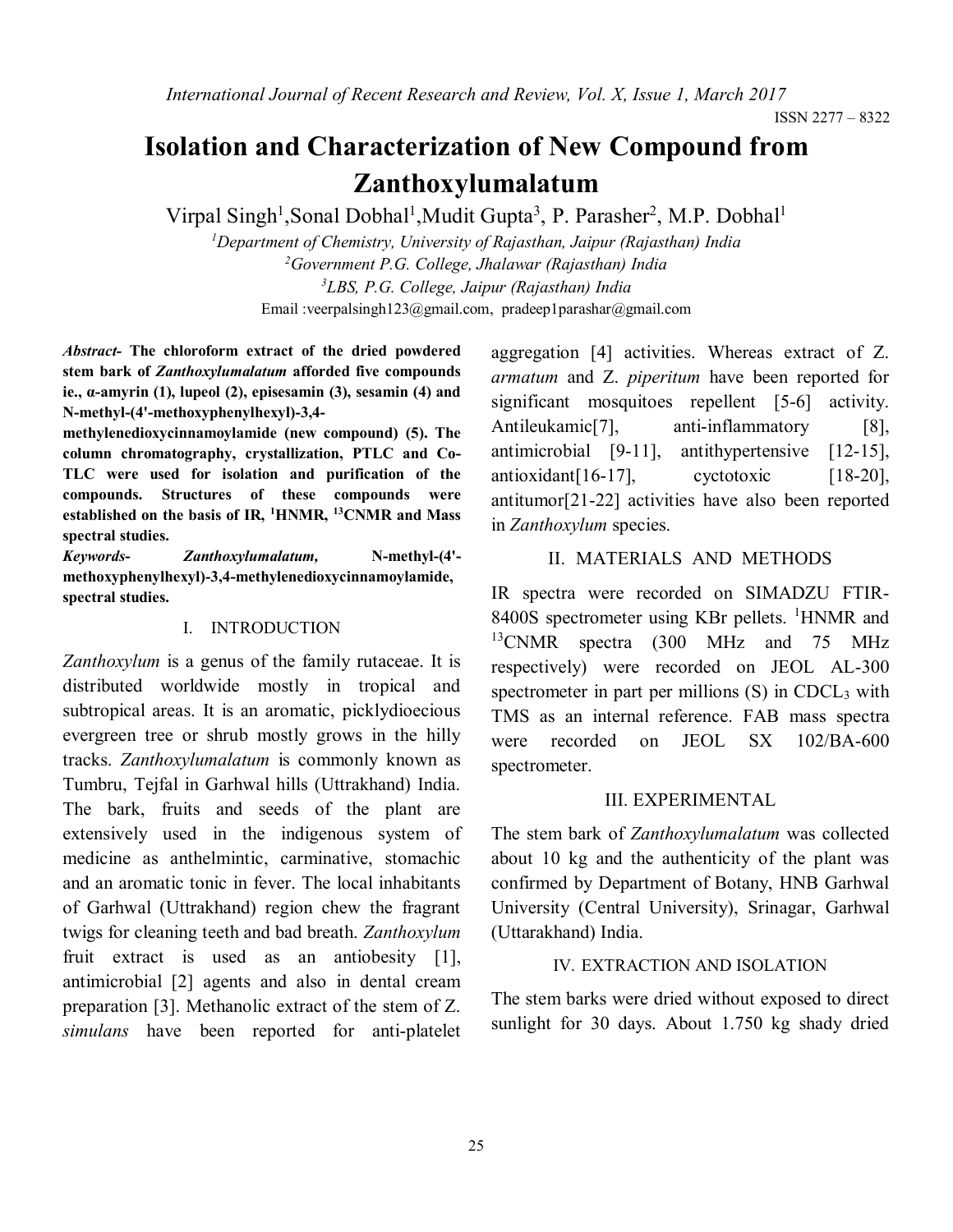powdered stem barks extracted with methanol over water bath for  $(12 \times 3)$  hrs. The hot extract was filtered and concentrated by rotavapour where 78g of brownish mass was obtained. The extract after removal of solvent was redissolved in chloroform and then treated with acetonitrile to remove fats. The fat free chloroform soluble portion of extract was concentrated by rotavapour and chromatographed over column (Length 120 & diameter 2.5 cm), silica gel (60-120 mesh).The compounds 1 to 5 were isolated, purified as.

ISOLATION OF COMPOUND 1: The column was eluted by petroleum ether and benzene in the ratio of 3:1, The compound was isolated as a solid, crystallized from methanol to obtained as colourless crystals of m.p. 185°C, gave spectral data as : IR (KBr) 3350, 1650, 1590, 1384, 1372, 1060 cm-1 and Mass (m/z) 427 (M<sup>+</sup> +H), 426 (M<sup>+</sup>).

ISOLATION OF COMPOUND 2: When column was eluted with benzene, compound 2 was isolated. After removal of solvent under reduced pressure solid product was obtained which was crystallized from methanol yielded colourless powder which showed m.p.  $220^{\circ}$ C and gave spectral data as : IR  $(KBr)$  3635, 1650, 1390, 1365 cm<sup>-1</sup> and Mass  $(m/z)$  $427 (M^+ + H), 426 (M^+).$ 

ISOLATION OF COMPOUND 3: The elution of the column with benzene gave compound 3 as a colourless solid after removal of the solvent. The product obtained was crystallized with acetone and petroleum ether, gave white needle shape crystals. It showed melting point  $120^{\circ}$ C and R<sub>f</sub> value was found 0.75 in chloroform and iodine vapour was used as developing agent, gave spectral data as : IR (KBr) 2850, 1500, 1250, 1075, 1040 cm-1 and Mass (m/z)  $354 \, (M^+).$ 

ISOLATION OF COMPOUND 4: The column was eluted with benzene and chloroform in the ratio of 3:1, afforded a compound 4. The solvent was removed under reduced pressure and the solid so obtained was recrystallized from acetone as a white needles. The m.p. was observed  $123^{\circ}$ C and R<sub>f</sub> value was calculated as 0.72 by using chloroform as mobile phase. The developing agent used was iodine vapour and  $10\%$  H<sub>2</sub>SO<sub>4</sub> in ethanol separately, gave spectral data as : IR (KBr) 2850, 1500, 1250, 1060, 1020 cm<sup>-1</sup> and Mass (m/z) 354 (M<sup>+</sup>).

ISOLATION OF COMPOUND 5: When the column was eluted with benzene and chloroform in the ratio of 1:1, a compound 5 was isolated. The solvent was removed under reduced pressure and the product so obtained was crystallized with acetone as a colourless crystals. The m.p. was observed 180°C and *Rf* value was found 0.83 by using 6% methanol in chloroform as a solvent, gave spectral data as : IR ( KBr ) 2920, 2875, 1680,1510, 1500, 1450, 1250, 1100, 1050 cm<sup>-1</sup> and Mass (m/z) 395 (M<sup>+</sup>).

# V. RESULT AND DISCUSSION

COMPOUND 1: Gave positive tests with Liebermann-Burchardand Noller's reagents, which suggested its triterpenoid nature. In mass spectrum the molecular ion peak was observed at m/z 426 (M<sup>+</sup> ). The molecular formula of compound 1 was assigned as  $C_{30}H_{50}O$ . The spectral studies i.e. IR, <sup>1</sup>HNMR and <sup>13</sup>CNMR of compound 1 was found same with the values reported for  $\alpha$ -amyrin. On the basis of these observations the structure of compound 1 was confirmed as  $α$ -amyrin.

COMPOUND 2 : The mass spectrum of compound 2 showed molecular ion peak at  $m/z$  426 (M<sup>+</sup>). The molecular formula for compound 2 was assigned as  $C_{30}H_{50}O$ . It gave positive tests with Liebermann-Burchard and Noller's reagents, thus confirmed its triterpenoid nature. The IR spectrum showed strong absorption at 3635 suggested the presence of –OH group. The presence of  $\geq C=C \leq$  was confirmed by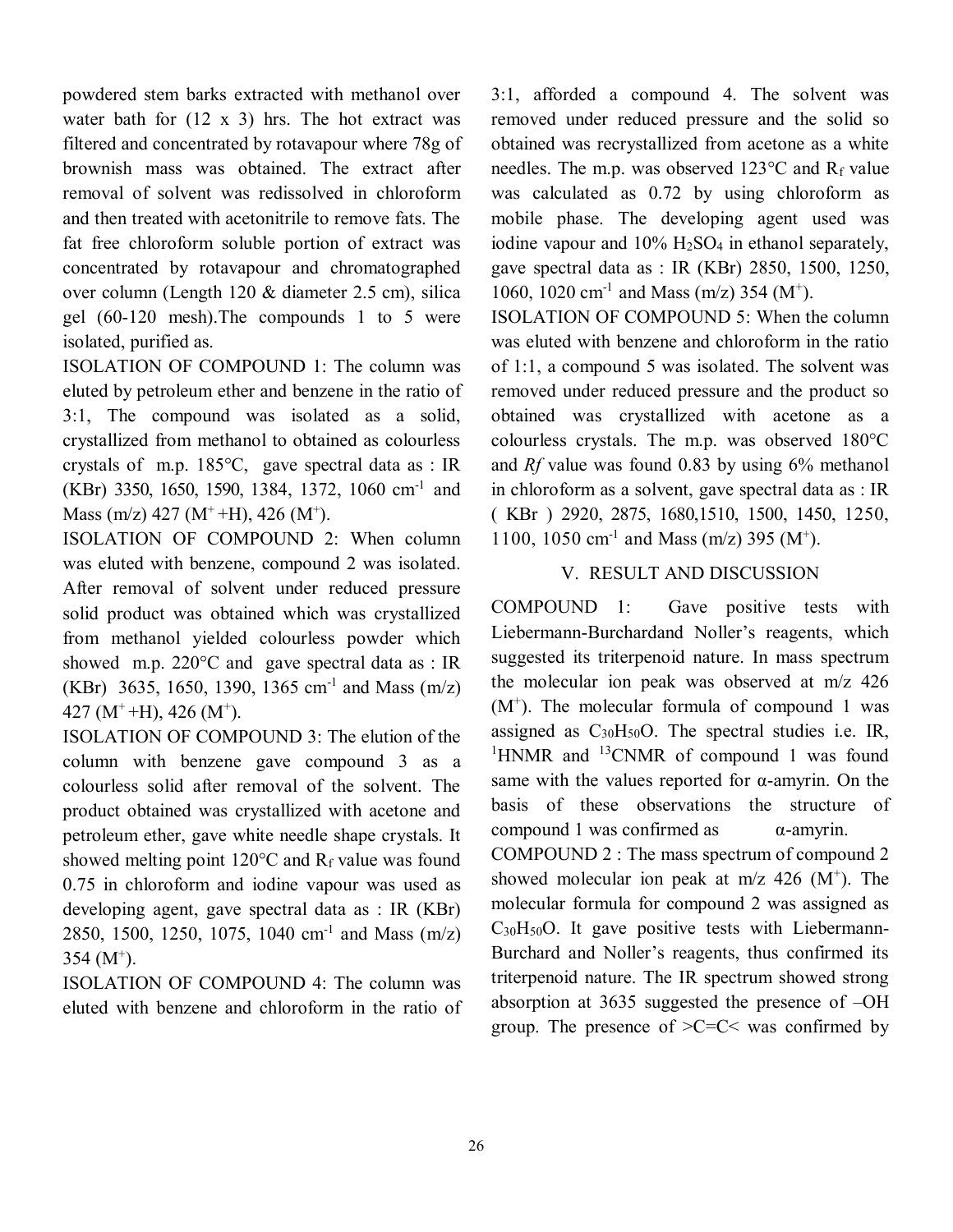the characteristic absorption at 1650. The sharp absorptions observed at 1390 and 1365 indicate bending vibrations of gem-dimethyl group  $C<sup>CH<sub>3</sub></sup>$ CH3 .

In the <sup>1</sup>HNMR spectrum ( $\delta$  ppm, CDCl<sub>3</sub>) sharp signals at 0.76(s, 3H, C-27), 0.77(s, 3H, C-25), 0.82(s,3H,C-24), 0.85(s,3H,C-26), 0.92(s,3H,C-28), and 0.96(s,3H,C-23) were observed and confirmed the presence of six tertiary methyl groups. The methyl group attached to olefinic carbon was observed as a singlet for three protons at 1.68. The two vinylic protons attached at position C-29 were observed as a pair of broad singlets at 4.60 and 4.50 for one proton each. The proton present at C-3 position was located at 3.20 as a triplet due to presence of hydroxyl group at this position. A multiplet at 2.36 was assigned for two protons present at C-21 position in pentacyclic ring. The remaining twenty three protons were observed in the region from 1.24 to 1.78. The <sup>13</sup>CNMR spectrum ( $\delta$ ) ppm, CDCl3) showed characteristic absorptions for olefinic carbon atoms at 109.74 and 151.33 for C-20 and C-29 respectively. The attachment of hydroxyl group at C-3 position was confirmed by a signal observed at 79.41. The signals for other carbon atoms were observed at  $38.70$ (C-1),  $27.45$ (C-2), 39.00(C-4), 55.23(C-5), 18.37(C-6), 34.38(C-7), 41.02(C-8), 50.45(C-9), 37.22(C-10), 21.03(C-11), 24.98(C-12), 38.10(C-13), 43.08(C-14), 27.50(C-15), 35.67(C-16), 42.86(C-17), 48.30(C-18), 48.02(C-19), 29.05(C-21), 40.06(C-22), 28.00(C-23), 15.50(C-24), 16.02(C-25), 16.15(C-26), 14.56(C-27), 18.01(C-28), and 19.37(C-30). The assignment for all the carbon atoms has been done accordingly and their position is given in parentheses. The above spectral data are in good agreement with reported values for lupeol. On the basis of above findings compound 2 was characterized as lupeol.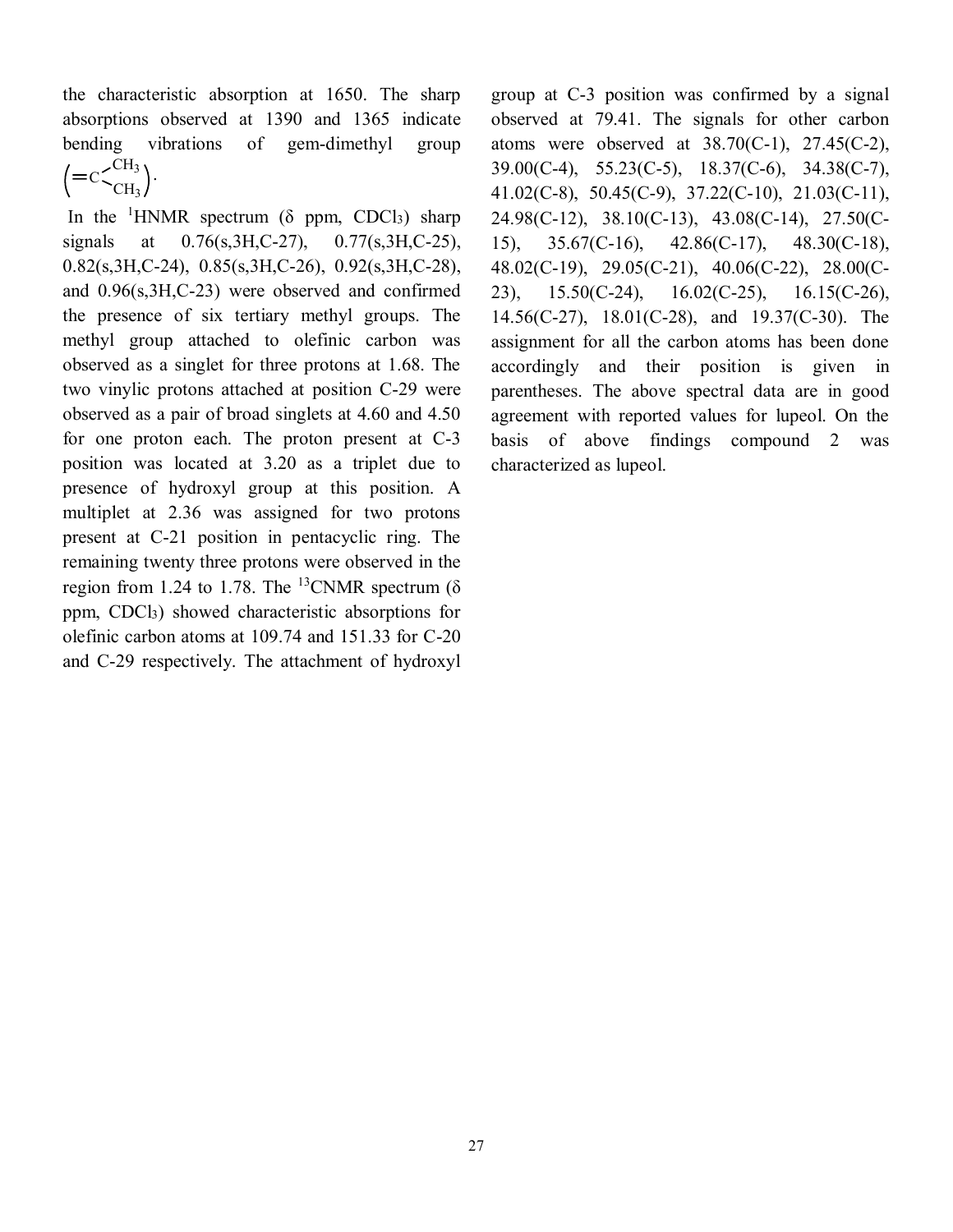



n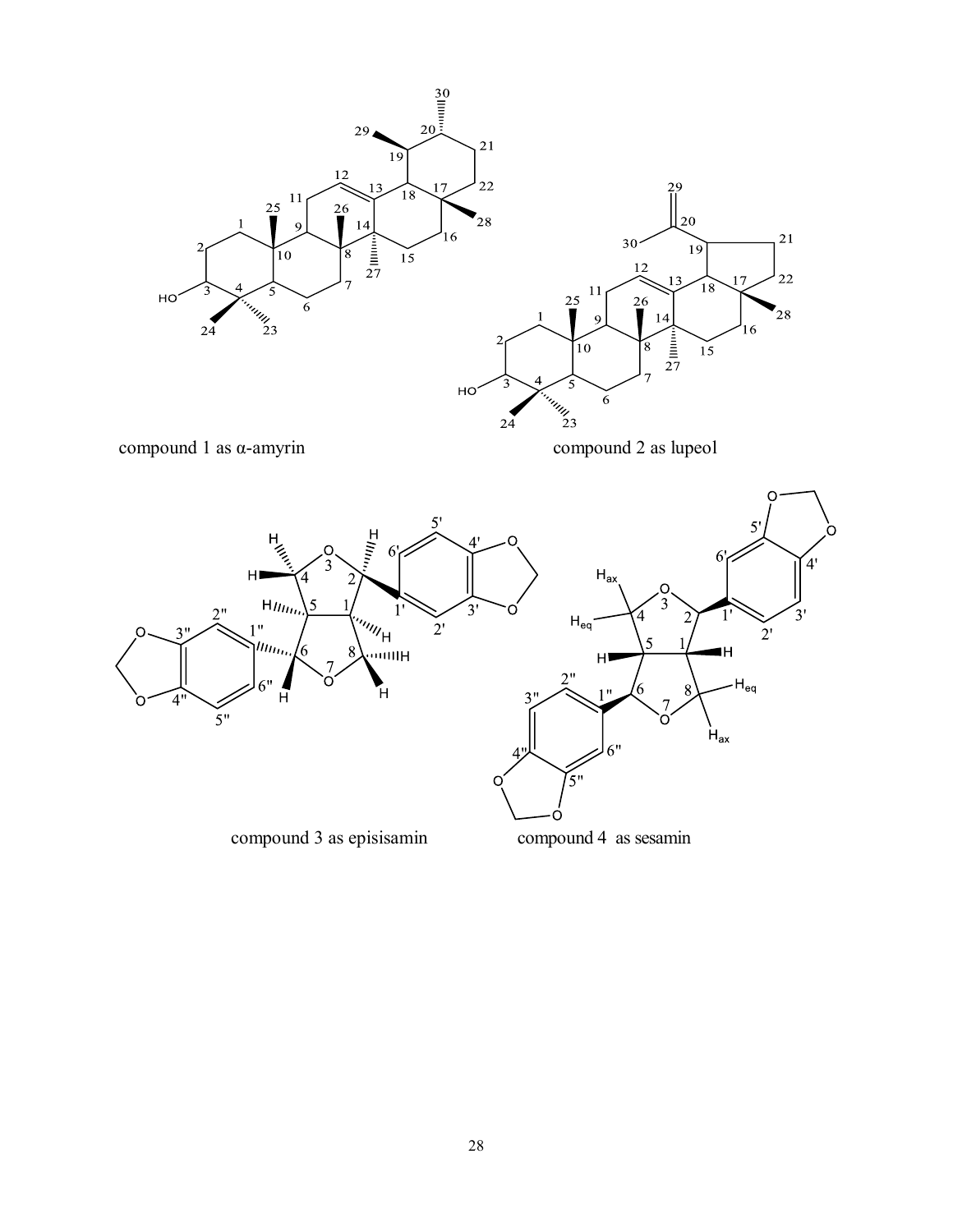

compound 5 as N-methyl-(4'-methoxyphenyl hexyl)-3,4-methylenedioxy cinnamoyl amide

COMPOUND 3: In the mass spectrum the molecular ion peak was observed at  $m/z$  354 ( $M^+$ ). On the basis of  ${}^{1}$ HNMR, eighteen protons and by  ${}^{13}$ CNMR presence of twenty carbon atoms was confirmed. Thus the molecular formula for compound 3 was established as  $C_{20}H_{18}O_6$ .

In the IR spectrum The C-H stretching was observed at 2850. The absorptions at 1250, 1075 and 1040 were assigned for C-O-C stretching. An absorption band at 1500 confirmed the presence of  $\geq C=C \leq C$ stretching of aromatic ring. The proton NMR spectrum ( $\delta$  ppm, CDCl<sub>3</sub>), of compound (3) showed a multiplet from 6.76-6.89 accounted for six protons of aromatic ring. The protons of two methylenedioxy group (OCH<sub>2</sub>O) appeared as a singlet at  $5.98$ . A doublet at 4.82(*J*=4.95Hz) was assigned for the proton present at C-2 position. The proton present at C-6 position was established as a doublet at 4.37(*J*=7.32Hz). The presence of oxymethylene protons present at C-4 position were observed as a doublet at 4.08 (*J*=9.33Hz) and a multiplet at 3.80 for one proton respectively. Two multiplets at 3.29 and 3.80 were assigned for one proton each present at C-8 position. The presence of two protons appeared as a multiplet at 3.30 and 2.87 and established for C-1 and C-5 protons respectively. In the  $^{13}C$  NMR spectrum ( $\delta$  ppm, CDCl<sub>3</sub>) of compound 3, the absorptions observed at 50.12 and 54.63 were assigned for C-1 and C-5 carbons respectively. The presence of two methylenedioxy groups was confirmed by the absorption at 101.04. The presence of aromatic carbons were assigned by the absorptions at  $132.19(C-1)$ ,  $135.04(C-1)$ , 106.37(C-2'), 106.54(C-2"), 147.61(C-3',3"), 147.91(C-4',4"), 108.15(C-5',5"), 118.67(C-6'), 119.61(C-6") and their assignment have been shown in parentheses. Other signals located at 82.00(C-2), 70.88(C-4), 87.64(C-6), and 69.67(C-8) were established accordingly. The above  ${}^{1}$ H NMR and  ${}^{13}$ C NMR spectral data of compound 3 were found similar to episisamin. On the basis of above discussion and spectral data compound 3 was identified as episesamin.

COMPOUND 4: On the basis of  $H$  NMR the number of protons were calculated as  $12$  and  $^{13}$ C NMR showed the presence of twenty carbon atoms in the title compound. Thus on the basis of above observations the molecular formula for compound 4 was established as  $C_{20}H_{18}O_6$ .

The IR spectrum  $(KBr, \text{ Cm}^{-1})$  showed the characteristic absorption 2850 showing the presence of carbon-hydrogen stretching. An absorption band at 1500 showed the presence of aromatic carboncarbon double bond stretching. Besides these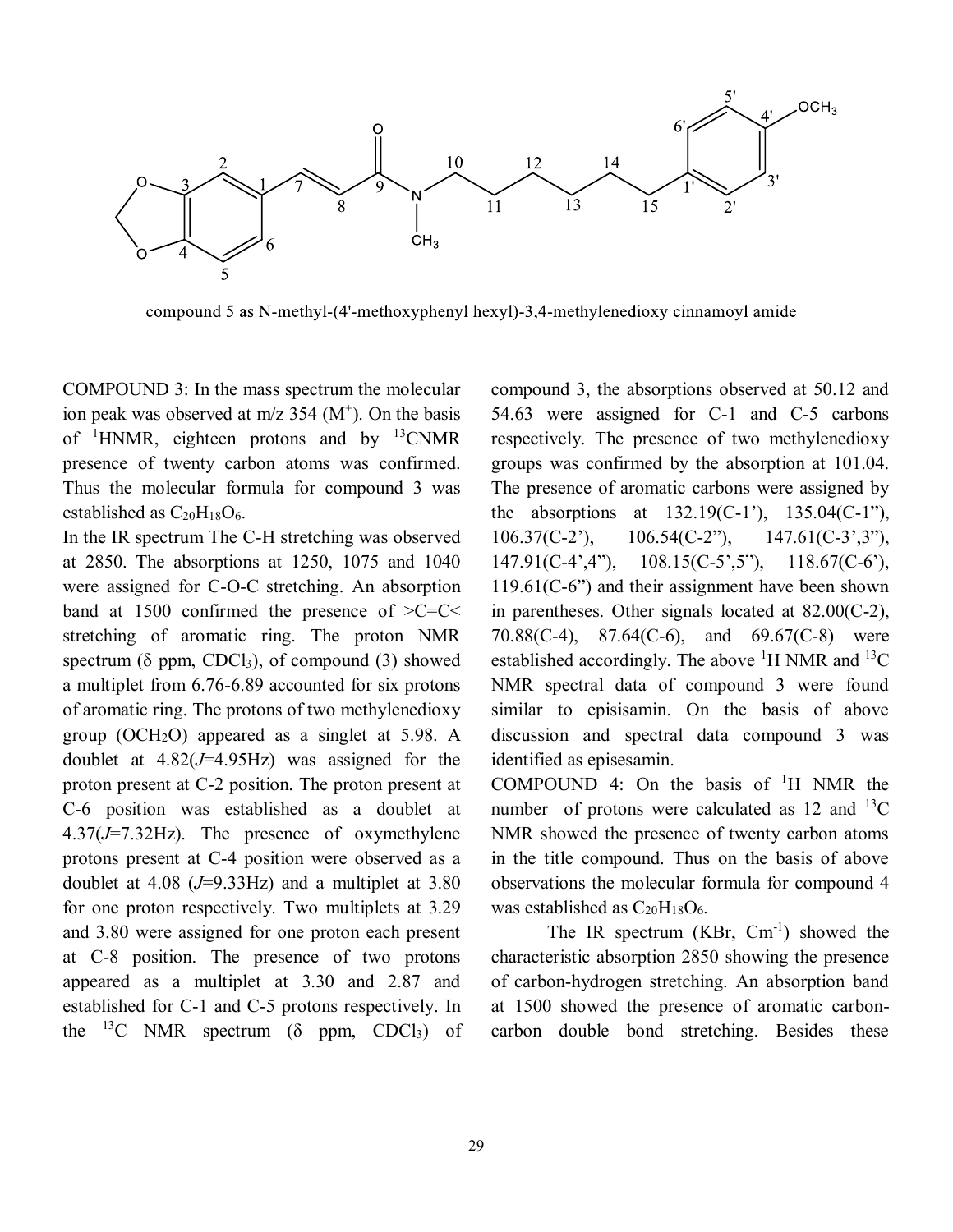absorptions other important peaks were observed at 1250, 1060, and 1020 for C-O-C stretching. In the proton NMR spectrum ( $\delta$  ppm, CDCl<sub>3</sub>) the presence of six aromatic protons was confirmed by observing a muiltplet from 6.75 to 6.90. A sharp singlet observed at 5.94 was assigned for four protons of two methylenedioxy groups. The presence of two protons present at C-2 and C-6 positions were observed as a doublet at 4.70(*J*=6.09 Hz). The axial protons located at C-4 and C-8 positions were in the form of a double doublet at 3.86(*J*=13.70,4.89Hz) where as a multiplet at 4.22 confirmed the presence of two protons at C-4 and C-8 positions in equatorial configuration. The protons attached at C-1 and C-5 positions showed a sharp singlet at 3.06 for two protons. In the  $^{13}$ C NMR spectrum ( $\delta$  ppm, CDCl<sub>3</sub>) of compound 4, absorptions at 54.75 was assigned for C-1 and C-5 carbon atoms. The methylenedioxy  $(-OCH<sub>2</sub>O<sub>-</sub>)$ carbon showed an absorption at 101.46. The presence of twelve aromatic carbons were observed at 135.48(C-1',1"), 106.89(C-2',2"), 147.52(C-3',3"), 148.38(C-4',4"), 108.58(C-5',5") and 119.75(C-6',6") and their assignment have been given in paranthesis. In 2,6-diaryl-3,7-dioxabicyclo octane ring the signals were observed at 86.19 for C-2 and C-6 and 72.11 for C-4 and C-8 carbon atoms respectively. On the basis of these observations compound 4 was identified as sesamin.

COMPOUND 5: The mass spectrum exhibited the molecular ion peak at  $m/z$  395 ( $M^+$ ). The proton NMR spectrum indicated the presence of twenty nine protons and  $^{13}$ C NMR indicated the presence of twenty-four carbons in the title compound. On the basis of above spectral data the molecular formula of compound 5 was calculated as  $C_{24}H_{29}NO_4$ . In the IR spectrum (KBr,  $cm^{-1}$ ) absorptions at 2920 and 2875 showed carbon-hydrogen stretching, at 1680 for carbonyl group of amide ring, at 1510 for carbon-

carbon double bond stretching of aromatic skelton, at 1450 for carbon-nitrogen stretching. Further absorption at 1500 and 1450 (C-H stretching) indicated the presence of N-methyl(4' methoxyphenyl hexyl)-3-4-methylanedioxy cinnamoylamide) group. The aryl alkyl ethers display an asymmetrical C-O-C stretching band at 1250 with symmetrical stretching at 1050. The absorption at 1100 confirmed the presence of methylenedioxy group in the compound. In the proton NMR spectrum ( $\delta$  ppm, CDCl<sub>3</sub>), two doublets for one proton each was observed at 7.55 (*J*=14.82 Hz) and 6.16 (*J*=15.00 Hz) and assigned to the protons present on carbon-carbon double bond i.e. C-7 and C-8 positions respectively. On the basis of coupling constant (i.e. 15.00 Hz), it is clear that the protons present at C-7 and C-8 are in trans configuration. The aromatic protons present at C-2' and C-6' positions showed a doublet at 7.15 (*J*=8.58 Hz) where as the protons present at C-3' and C-5' positions also showed a doublet at 6.88, having coupling constant (*J*=8.25 Hz). Aromatic protons present at C-6 and C-5 that is two protons were observed as a doublet at 6.98 (*J*=6.93 Hz) and 6.80(*J*=8.22 Hz) respectively. The C-2 proton was observed at 7.26 and was overlapping with NMR solvent  $(CDCl<sub>3</sub>)$  signal. A sharp singlet at  $6.00$ confirmed the presence of methylenedioxy group in the compound 5. A singlet for three protons observed at 3.80 for three protons and assigned for methoxy group. The protons at C-10 position appeared as a quartet at 3.61 for two protons. A singlet for three protons observed at 3.49 confirmed the presence of N-CH<sup>3</sup> group. Presence of two methylene protons at C-11 and C-15 positions was observed as a triplet at 2.82(*J*=6.24 Hz). A broad singlet observed at 1.62 showed the presence of six protons of three methylene groups i.e. C-12, C-13